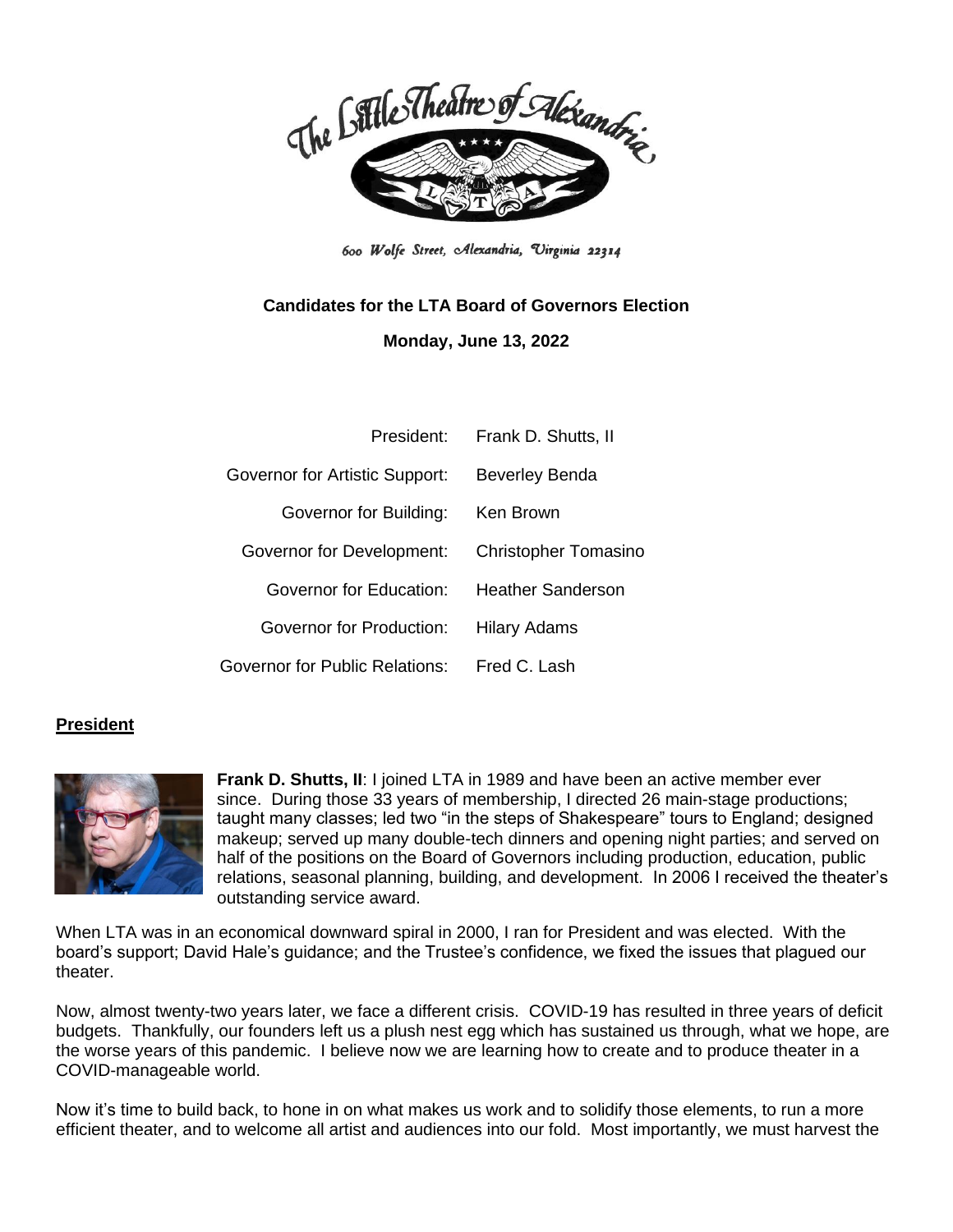next crop of LTA leaders who not only have a sense of and respect for our rich history but also ideas to carry our beloved theater into its centennial years.

If you would like to ask me anything specific about my positions and platforms and plans, please feel free to send me an email at fds 2@hotmail.com.

## **Governor for Artistic Support**



**Beverley Benda** has been an active member of LTA since 1985. She has had leading roles in a variety of musicals including *Brigadoon (LTA), The Pirates of Penzance, HMS Pinafore (LTA), My Fair Lady, The Music Man (LTA), Hollywood Pinafore, A Grand Night for Singing,* and the first revival of *Call Me Mister.* A private voice teacher and vocal coach, she has taught in the LTA education program since 1985 and been a vocal coach for several shows. She has worked for LTA in Artistic Support (Governor and Costumes Chairman), in Front of House, on the Play Selection Committee, and in set painting. An award-winning costumer, her costumes have appeared in shows such as *The Fantasticks (LTA), Bug, Dirty Blonde, Secret Garden (LTA),* and *Seven Brides for Seven Brothers! A* professional singer by

trade, she is retired from The United States Army Band ("Pershing's Own") as a vocalist, costumer, and Public Affairs Office NCOIC.

#### **Governor for Building**



**Ken Brown:** Ken has lived in Old Town Alexandria for the past 19 years. After a 36-year career as a Director for Giant Food, he has been concentrating on remodeling his 200-yearold historic home and rehabbing his vacation property. While at Giant, Ken was responsible for twelve grocery stores in sales, profitability, store conditions, personnel, public relations and achieving budgetary standards. These skills have helped him successfully be the Governor of Building these past several years.

Ken has been a member of LTA for the past six years and has volunteered to paint and build numerous shows. He was the lead builder for Red, White and Tuna, A Christmas Carol

(2017), (nominated for LTA's award for set construction) and The Fox on the Fairway. Ken also designed and built The Audience, The Haunting of Hill House and Moonlight and Magnolias.

Ken is currently the co-Safety Officer and Governor for Building. If reelected as your Governor for Building, Ken is looking forward to collaborating with the other Governors and volunteers to provide a safe workplace, while maintaining and improving the physical appearance and condition of LTA for the theater community of artists, volunteers, and audience members for years to come.

As Governor for Building for the past two years, Ken has concentrated on the safety of our volunteers, members, and guests. During Covid, he has maximized the efficiency of the building filters, limited the room capacities for social distancing and purchased air purifiers for all multi-use rooms. He also schedules and coordinates the sanitizing of LTA and the Academy on a daily basis. Further, Ken updated The Emergency Procedure Manual, created maps for each room detailing location of the nearest fire extinguishers, fire alarm pulls, AED" s, first aid kits and the closest evacuation exits from the building. Ken has been teaching emergency procedures to the producers and stage managers and will continue if reelected. Further, the lobby and hallways have been repainted and he introduced the digital display board to the lobby. In reviewing the contracts of the various trades that we use; Ken dismissed the landscaper for overcharging and the roofer for trying to claim payment for work he did not do. Whenever the alarm company, HVAC technicians or other technical trades are required at the theater, Ken meets with them to get a better understanding of the maintenance issues for which they are responsible.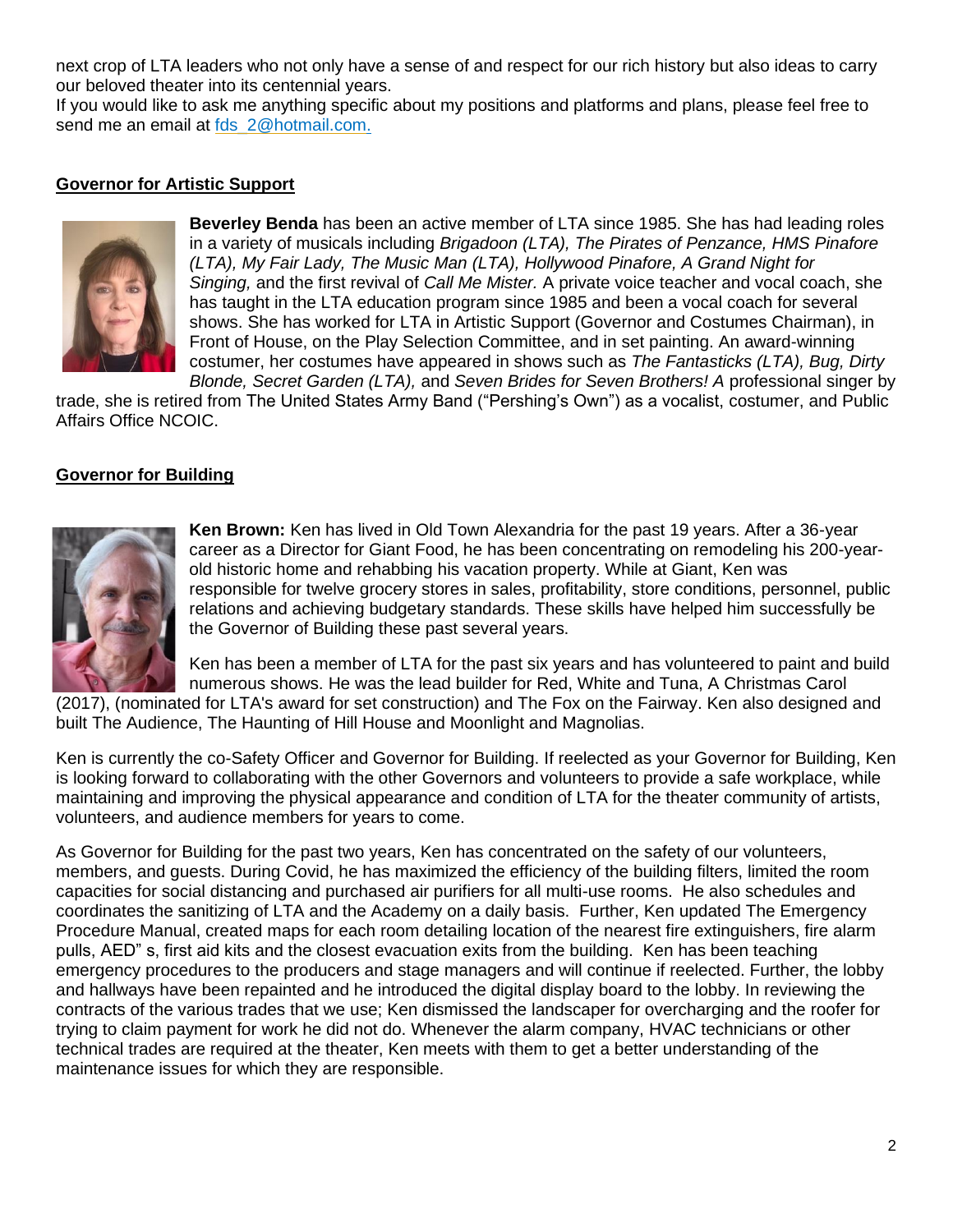Ken is a hands-on Governor for Building. He maintains a 24 hour on call state of mind and responds to all issues that occur at the theatre from fire alarms to broken locks. Once the landscaper was dismissed, Ken assumed the role of landscaper and gardener for the theatre grounds.

If reelected, 2022 to 2024, Ken plans to repaint the auditorium and Green Room, power wash the exterior of LTA, improve the landscaping and gardens, and continue to make LTA a safe and welcoming place to volunteer and see great theater.

## **Governor for Development**



**Christopher Tomasino:** I am running for the Governor for Development. I have the qualifications for this position with my knowledge of theatre; strong attention to detail; strong planning, management, and budgeting skills; and LTA institutional knowledge.

I have been a music director in the Northern Virginia area for over 35 years, and I first became involved with LTA in 1988 as music director for its first production of *Chicago*. Since then, I have music directed 34 shows at LTA and 112 musicals/revues overall. In my non-theatre life, I have been in banking for 38 years.

I have been filling in as the Governor for Development since Frank Shutts was elected president; he nominated me for the position and the BOG approved. In the time I have been in the position, I have worked with the LTA Council and their sub-committee sponsorship program of the Double Tech Dinner, initiated a committee to develop a business plan for LTA, chaired the LTA Budget Committee, and planned the Partners in Art Night (show lottery).

The main responsibilities of the Governor for Production are to assist in helping LTA thrive financially and in its long-term development. Elected to this position will allow me to continue working with the LTA Council's sponsorship program and assist them in finding business partners who can sponsor the Double Tech Dinner, but also to grow the program to include sponsorship of other costs of producing LTA's shows. My election will also allow me to continue the Business Plan Committee work by creating one-, three-, and five-year goals and strategies to help maintain LTA's Mission Statement of "…create[ing] a vibrant, thriving artistic space where our members…can engage in rewarding theatrical experiences that entertain, educate, and build community." Further, as stated in our Vision Statement, help LTA "…evolve for the future", and "continue to operate our own venue, while looking for ways to expand outside our walls." This continued committee work, plus work on the Budget Committee allows me to help LTA meet the main responsibilities of the position and support both Statements.

I thank you for this opportunity and, if elected, I will give 100% of my abilities to the position. I am happy to entertain any questions and can be reached at ctomasino.lta@gmail.com.

#### **Governor for Education**



**Heather Sanderson:** All actors remember their first performance. For me it was as a seven-year-old Villager in *The Pied Piper of Hamelin*. From that time, I've lived and breathed theatre. Whether it was as a teen taking classes and appearing at my local community theatre, as an actress working in the San Francisco Bay Area during my 20s and 30s, or as a mom signing my kids up for LTA classes after we moved to Alexandria in 2001.

In 2002, I started StagePlay, a program for youngsters that introduced children to the world of Shakespeare and the joy of play. In 2011, our beloved Roland Gomez invited me to join the LTA team of teachers. Roland never heard an idea he didn't like and so was

open to any and all of the programs I proposed; Shakespeare for kids; classes for the under 5s; teacher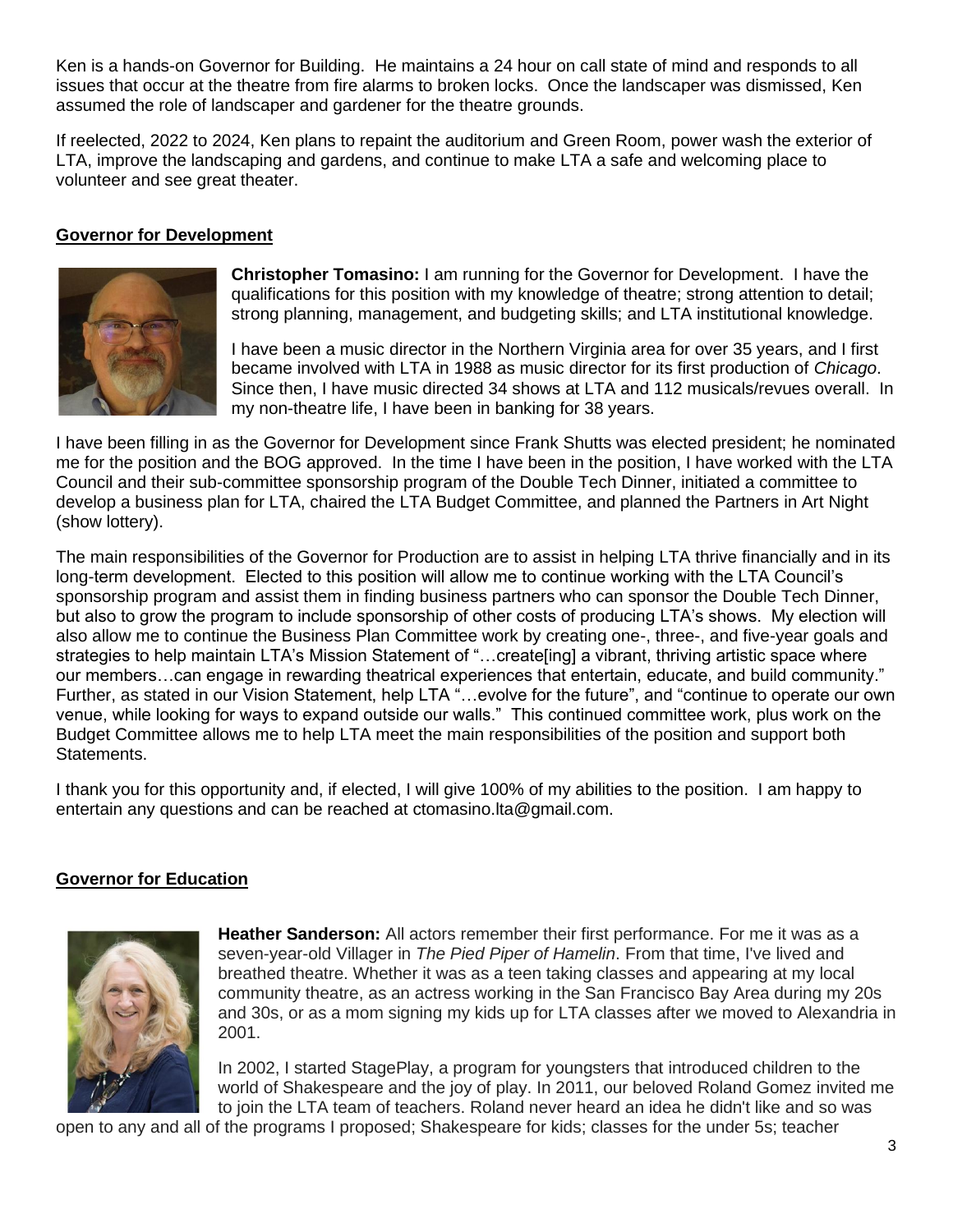workday workshops; parent night outs; having kids dress up and hand out fliers at Old Town parades; incorporating sample classes into our Open Houses; creating a volunteer program for high school students, collectively known as Student Ambassadors. Mike Baker followed in Roland's footsteps and encouraged me in my ideas and suggestions on how we could grow the Education program at LTA.

When I became the Governor for Education in 2020, the biggest challenge I faced was how to create revenue when we were unable to run in-person classes, and only had a limited number of online classes, which faced competition from all over the country. I increased our online class offerings, hired additional teachers who were willing to run classes with as few as two or three students and sourced alternative online promotional opportunities. These online classes were, as one parent put it, "a nice way to make things feel normal and keep moving forward in life during the chaos."

By the fall of 2020, thanks to Russ Wyland's foresight in appointing Safety Officers, who put into place measures that kept our teachers and students safe, we started running small socially distanced in-person classes. Russ was also instrumental in helping me source funding for those wishing to take a class, but were struggling financially. Since the summer of 2020, LTA's Council has been providing partial scholarships. As a member of The Council, I serve on the Shakespeare Garden Committee, and recognized its value as an outdoor classroom space. It has served us well in this capacity and the outdoor classes that were started during the pandemic have now been permanently added to our class schedule.

As your Governor for Education, my hope is to bring our class and camp sizes back to pre-pandemic levels and resume some of the activities that have been closed off the last two years – interactive Open Houses and public performances by the Student Ambassadors for instance. I'd also like to provide classes at local schools and senior centers, and will continue to explore ways in which we can increase the diversity among our instructors and student body. Above all, I will work to make LTA the go to place in the area for quality adult and youth performing arts classes, camps and workshops.

# **Governor for Production**



**Hilary Adams -** I have been an active member since 2014, served as a producer (Bright Star) and as chair of a standing committee (NextGen).

Over the course of my last two productions, I've identified several key areas for improvement, including updates needed for existing manuals and resources for producers, clarification needed for established chains of command, and level of transparency between the Board of Governors and individual productions. I have already taken initiative and updated and expanded the existing Producer's Manual, so

producers working on future shows will have more detailed and up-to-date information on the norms, procedures, and expectations associated with their role. Anyone who has met me knows that I am always eager to do more!

As Governor for Production, I will prioritize safety, efficiency, and open communication with each production for the next two years. I have plans to update and organize existing resources for ease of access and use, as well as establish quarterly or at least biannual training seminars for producers and directors new to LTA (or new to producing and directing) so that they will be set up for success. I hope to specifically reach out to, and provide a pathway for, people who are interested in producing at LTA, but may be intimidated by our processes.

It is also my intention to hold all producers, directors, designers, crew, and cast to the LTA Code of Conduct; for too long reports of harassment, favoritism, discrimination, and other inappropriate behavior have gone unchallenged by the theatre's leadership, and I believe as Governor for Production I can help begin the process of making LTA a place where truly *all are welcome*.

LTA has been my home theater since I graduated from college in 2014, and I am eager to step up and shoulder the responsibilities of this Governorship. This community has a tremendous amount of history, but there is so much we must do to ensure our success in the future, and I think I'm the woman for the job.